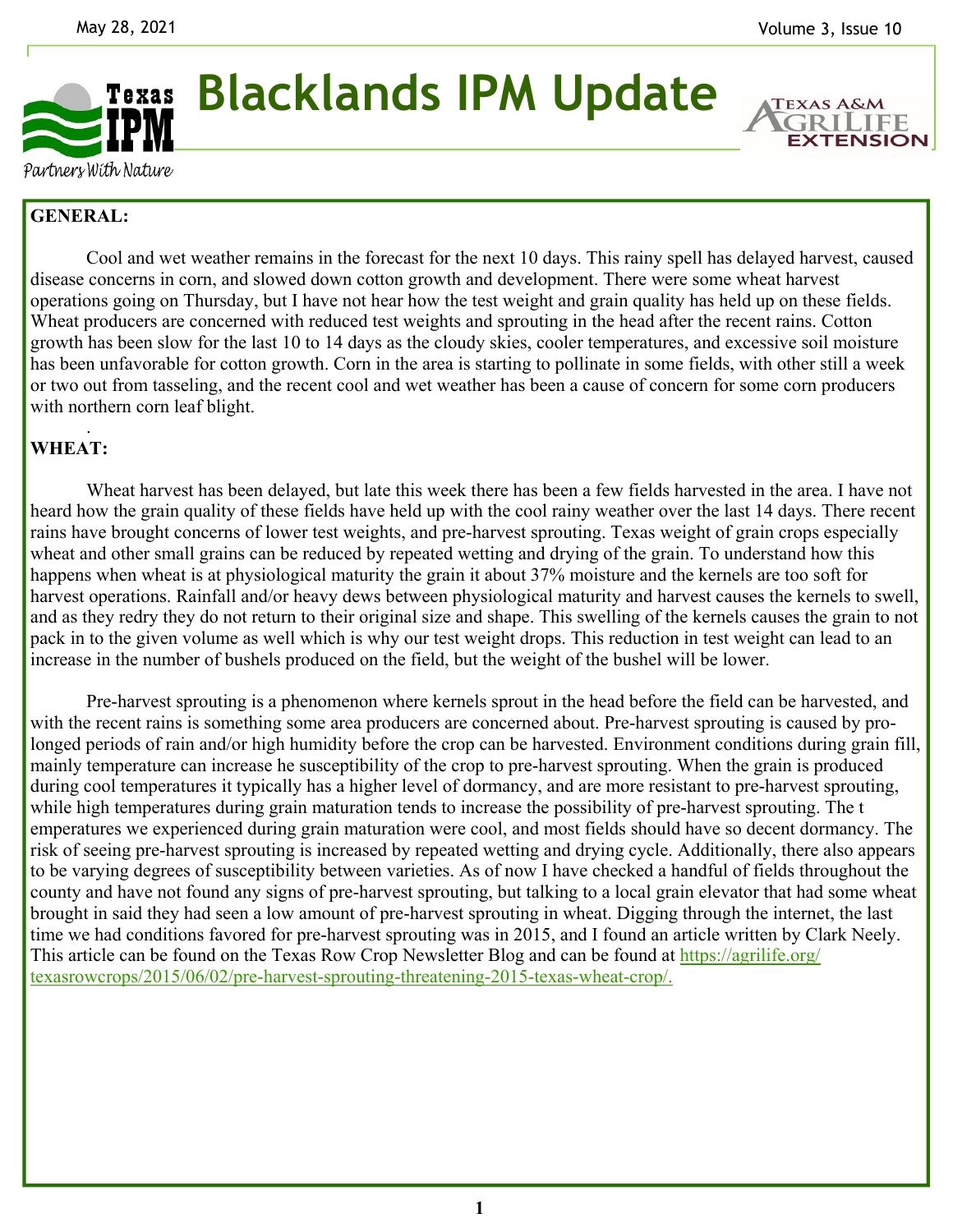## **CORN:**

 The area corn crop is growing nicely, but much like our wheat and cotton crops it too could use a break from the rain. Corn in the area ranges from currently pollinating to about 10-14 days from tassel emergence. I have picked up some fall armyworm feeding in some non-Bt corn, and have seen an increase in corn earworm moth activity over the last 7 to 10 days. Northern corn leaf blight (NCLB) remains and concern for some area corn producers as more rain and cool temperatures remain in the weather forecast for the next 10 days. For those that are still on the fence about spraying or not spraying for NCLB, there are three factors that will decide if your field(s) are at risk for needing a fungicide application. These factors include 1) degree of susceptibility of the hybrid to NCLB, 2) how long has corn been grown on the field as corn on corn cropping practices increases susceptibility, and 3) is there any corn residue on the soil surface. The continuation of rain changed in the forecast and daily high temperatures not predicted to exceed 80°F for the next 10 days, is creating an environment favorable for disease development. Tom Isakeit and myself put together a Blog post covering NCLB for the Texas Row Crop Newsletter, which included a decision aid (**Table 1**), and can be found at https://agrilife.org/texasrowcrops/2021/05/21/northern-corn-leaf-blight/. Additionally, there is more information on NCLB in previous newsletters that can be found on the Hill County AgriLife Extension Service webpage at https://hill.agrilife.org/newsletters/ipm-newsletter/.

**Table 1**. Northern corn leaf blight decision aid to determine if fungicide application is warranted in Central Texas.

1) Is the hybrid susceptible to NCLB? E.g. on a scale of 1-10, where 10 is very susceptible, it ranks 8 or higher.

 *YES—Go to 2* 

 *No—No need to spray* 

2) Was the previous crop corn, and is there residue?

 *YES—Go to 3* 

 *NO—No need to spray* 

3) Are there lesions on at least 50% of plants

 *YES—Go to 4* 

 *NO—Don't spray be keep checking field* 

4) Is corn approaching or at tasseling?

 *YES—Go to 5* 

 *NO—Don't spray but check forecast for wet weather* 

5) Is there rain in forecast?

 *YES—A preventative fungicide application would be warranted between VT and R1 (flowering)* 

 *NO—Don't spray yet, but once crop is past R1, there would be no benefit from fungicide application*